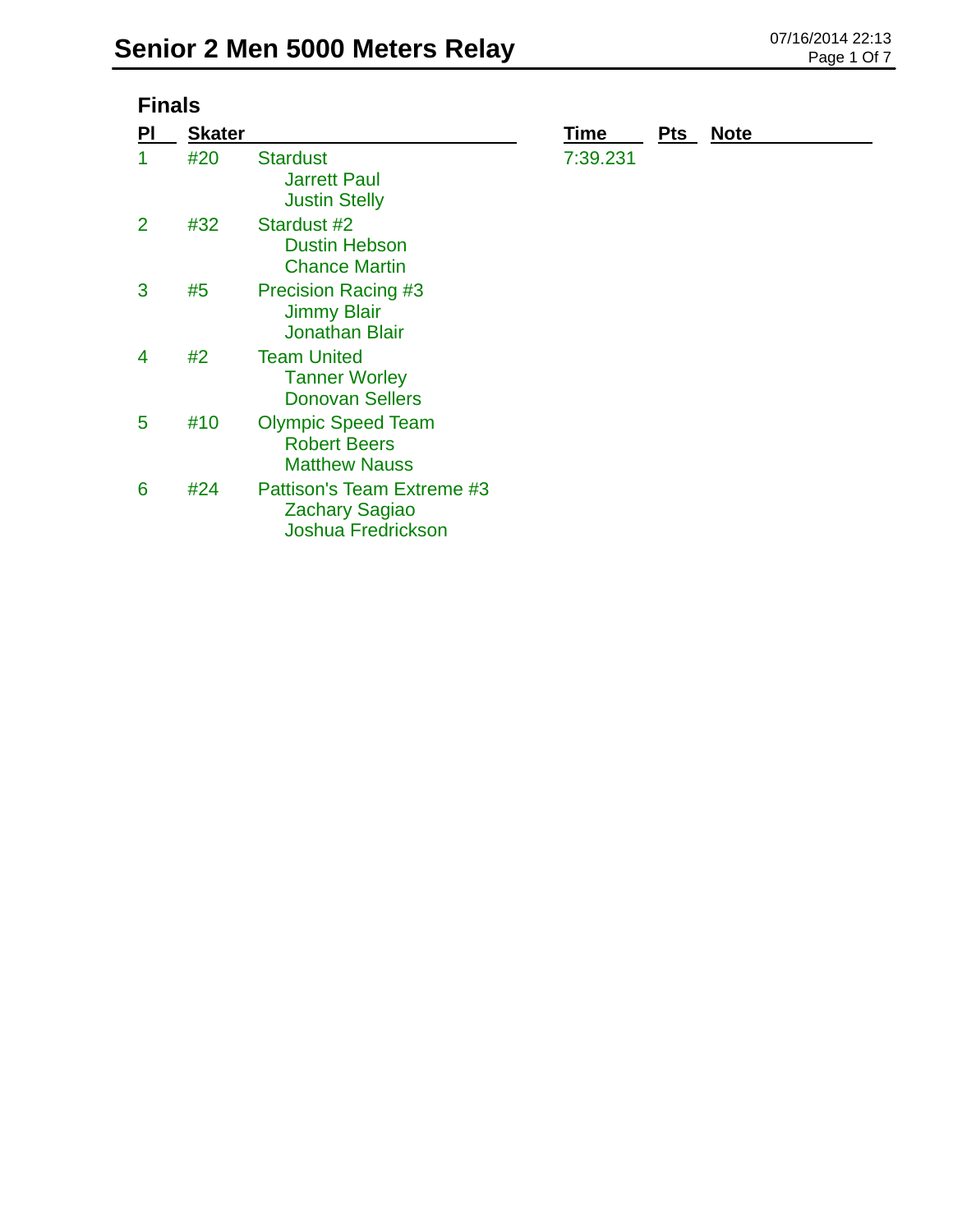## **Senior 2 Men 5000 Meters Relay** 07/16/2014 22:13

| Heat #1        |               |                                                                                   |             |       |                  |
|----------------|---------------|-----------------------------------------------------------------------------------|-------------|-------|------------------|
| PI             | <b>Skater</b> |                                                                                   | <u>Time</u> | $Pts$ | <b>Note</b>      |
| 1              | #2            | <b>Team United</b><br><b>Tanner Worley</b><br><b>Donovan Sellers</b>              |             |       | E <sub>1</sub>   |
| $\overline{2}$ | #5            | <b>Precision Racing #3</b><br><b>Jimmy Blair</b><br><b>Jonathan Blair</b>         |             |       | C <sub>3</sub>   |
| 3              | #6            | Frenchtown Speed Team #4<br><b>Andrew Reichert</b><br><b>Benjamin Carey</b>       |             |       | <b>B4</b>        |
| 4              | #1            | <b>Pattison's Inline Racing</b><br><b>Jared Fincher</b><br><b>Brandon Roberts</b> |             |       | A <sub>1</sub>   |
| DQ             | #8            | Piedmont Speed Team #4<br><b>Alex Holmes</b><br><b>Kimbell Chew</b>               |             |       | <b>Distanced</b> |
|                |               | <del>SSII Racing #4</del>                                                         |             |       | ⊏⊿               |
|                |               | Nathan Jackson<br><b>Kyle Moery</b>                                               |             |       |                  |
|                |               | <b>DFW Speed #2</b><br><b>Blake James</b><br><b>Brian Walker</b>                  |             |       | <del>D2</del>    |
|                | #4            | Piedmont Speed Team #2<br><b>Zach Eller</b><br>Caleb Ingle                        |             |       | H <sub>2</sub>   |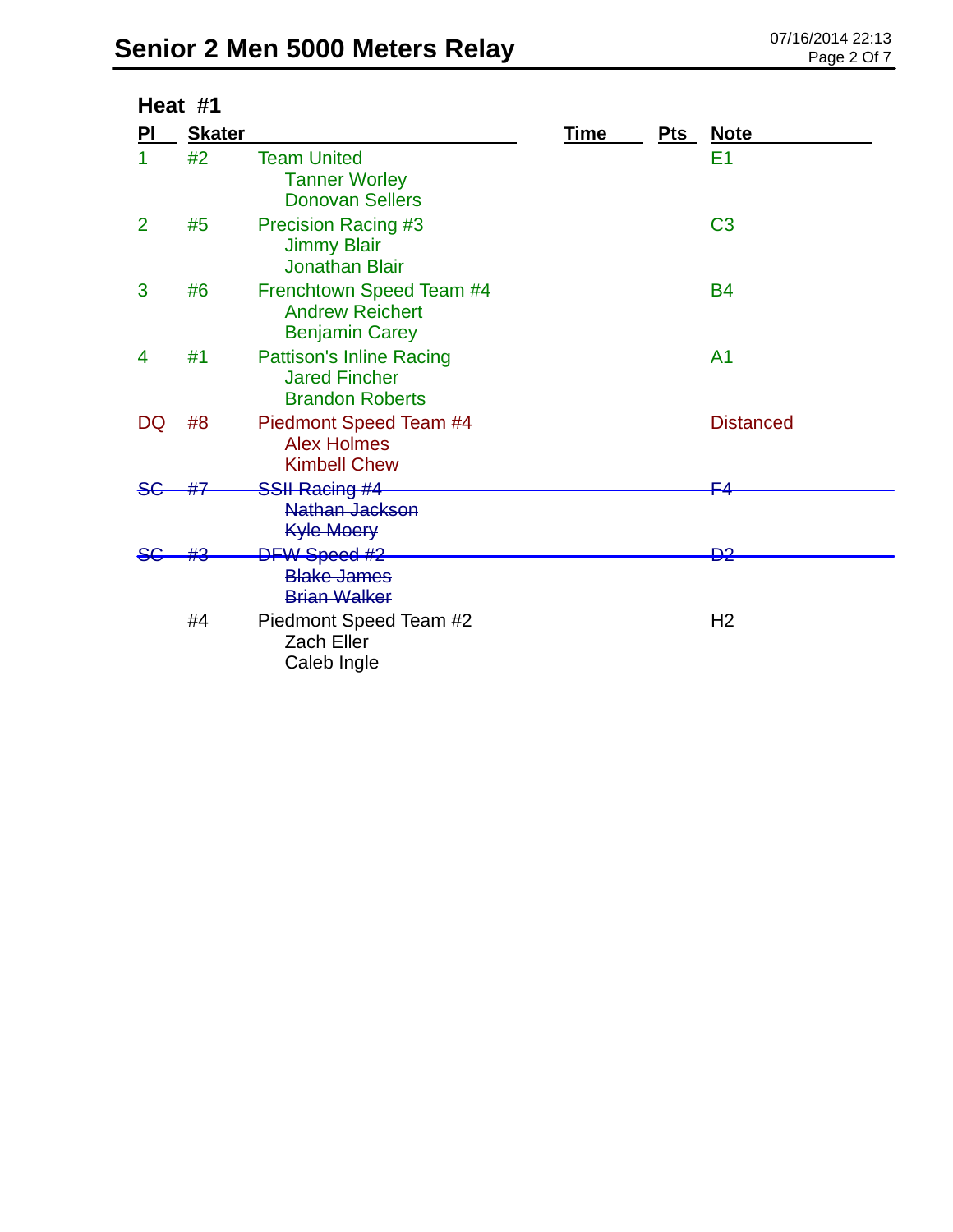|    | Heat #2       |                                                                                       |             |       |                  |
|----|---------------|---------------------------------------------------------------------------------------|-------------|-------|------------------|
| PI | <b>Skater</b> |                                                                                       | <b>Time</b> | $Pts$ | <b>Note</b>      |
| 1  | #37           | Synergy Inline #2<br><b>Wesley Gandy</b><br><b>Terrell Bradley</b>                    | 8:18.838    |       | E2               |
| 2  | #10           | <b>Olympic Speed Team</b><br><b>Robert Beers</b><br><b>Matthew Nauss</b>              |             |       | <b>B1</b>        |
| 3  | #16           | Team Florida #4<br><b>Dalton Parrish</b><br><b>Jonathan Bell</b>                      |             |       | C <sub>4</sub>   |
| 4  | #14           | Texas Speed Club #3<br><b>Sterling Reynolds</b><br><b>Danny Lewis</b>                 |             |       | D <sub>3</sub>   |
| 5  | #12           | Auburn Speed Team #2<br>Sean McGrahaghan<br><b>Connor Edwards</b>                     |             |       | A <sub>2</sub>   |
| DQ | #37           | <b>Skateport Speed #4</b><br><b>Chris Sexson</b><br><b>Corey Trent</b>                |             |       | <b>Distanced</b> |
|    | #15           | Cape Fear Speed Team #3                                                               |             |       | HЗ               |
|    |               | Gunnar Garner<br><b>Corey Gower</b>                                                   |             |       |                  |
|    |               | <del>Great Skate Wolverines</del><br><b>Christian Keesler</b><br><b>Andrew Guelzo</b> |             |       | <u>c4</u>        |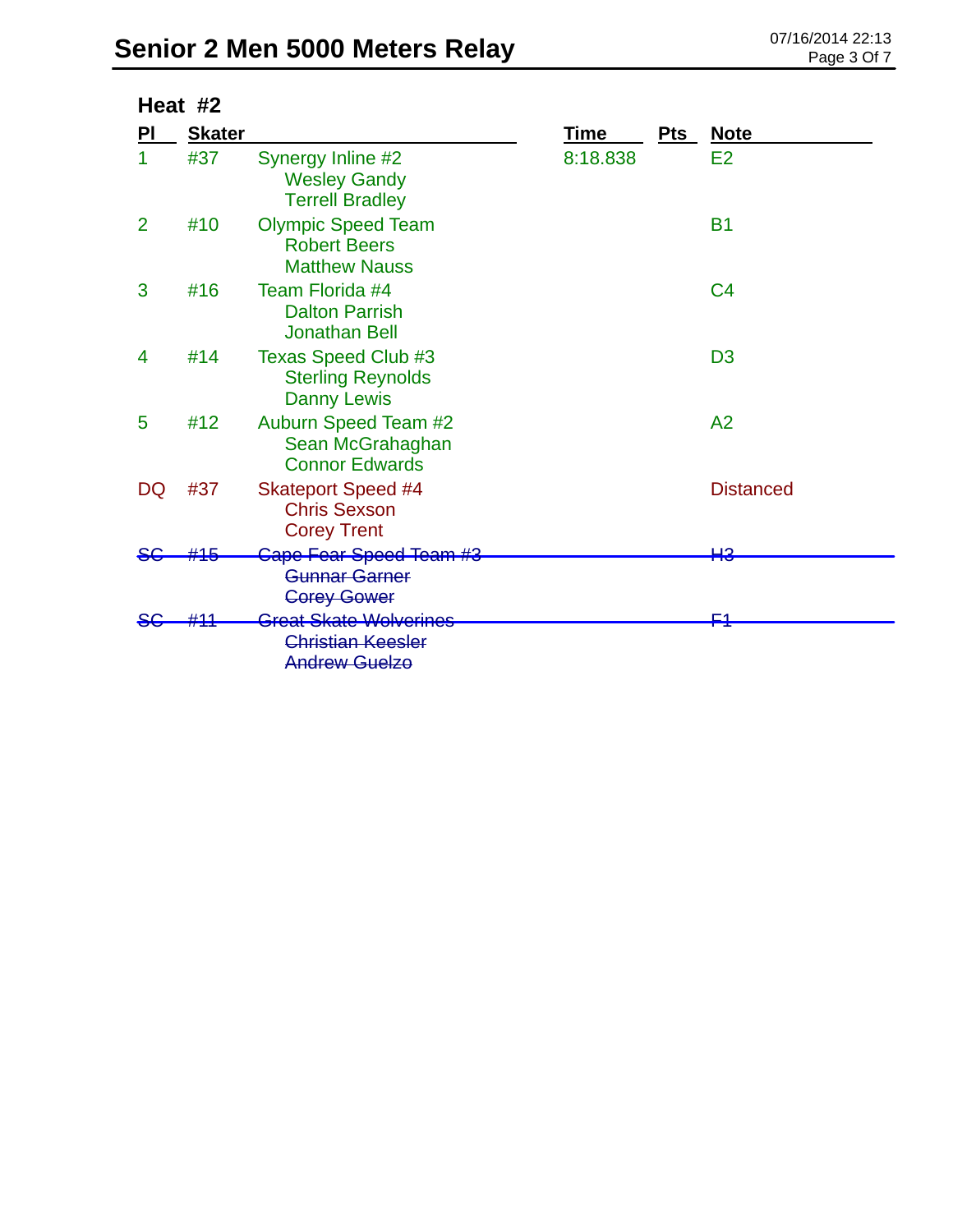| Heat #3        |               |                                                                                  |          |     |                      |
|----------------|---------------|----------------------------------------------------------------------------------|----------|-----|----------------------|
| <b>PI</b>      | <b>Skater</b> |                                                                                  | Time     | Pts | <b>Note</b>          |
|                | #20           | <b>Stardust</b><br><b>Jarrett Paul</b><br><b>Justin Stelly</b>                   | 7:30.851 |     | <b>C1-New Record</b> |
| $\overline{2}$ | #24           | Pattison's Team Extreme #3<br><b>Zachary Sagiao</b><br><b>Joshua Fredrickson</b> |          |     | A <sub>3</sub>       |
| 3              | #23           | <b>Bells Speed Club #2</b><br><b>Jarrad Gettys</b><br><b>Aaron Gettys</b>        |          |     | F <sub>2</sub>       |
| DQ             | #22           | <b>Fast Forward Racing #2</b><br><b>Austin West</b><br><b>Sean OBrien</b>        |          |     | No Relay             |
| DQ             | #25           | Team Velocity #3<br><b>Jordan Stickley</b><br><b>Ricardo Finney</b>              |          |     | <b>Distanced</b>     |
|                |               | <b>Inside Edge Racing #4</b>                                                     |          |     | Ð4                   |
|                | #21           | C J Esquivel<br><b>Thomas Salsini</b><br>No Limit Racing<br><b>Jacob Daniels</b> |          |     | G <sub>1</sub>       |
|                |               | <b>Westley Taylor Mills</b>                                                      |          |     |                      |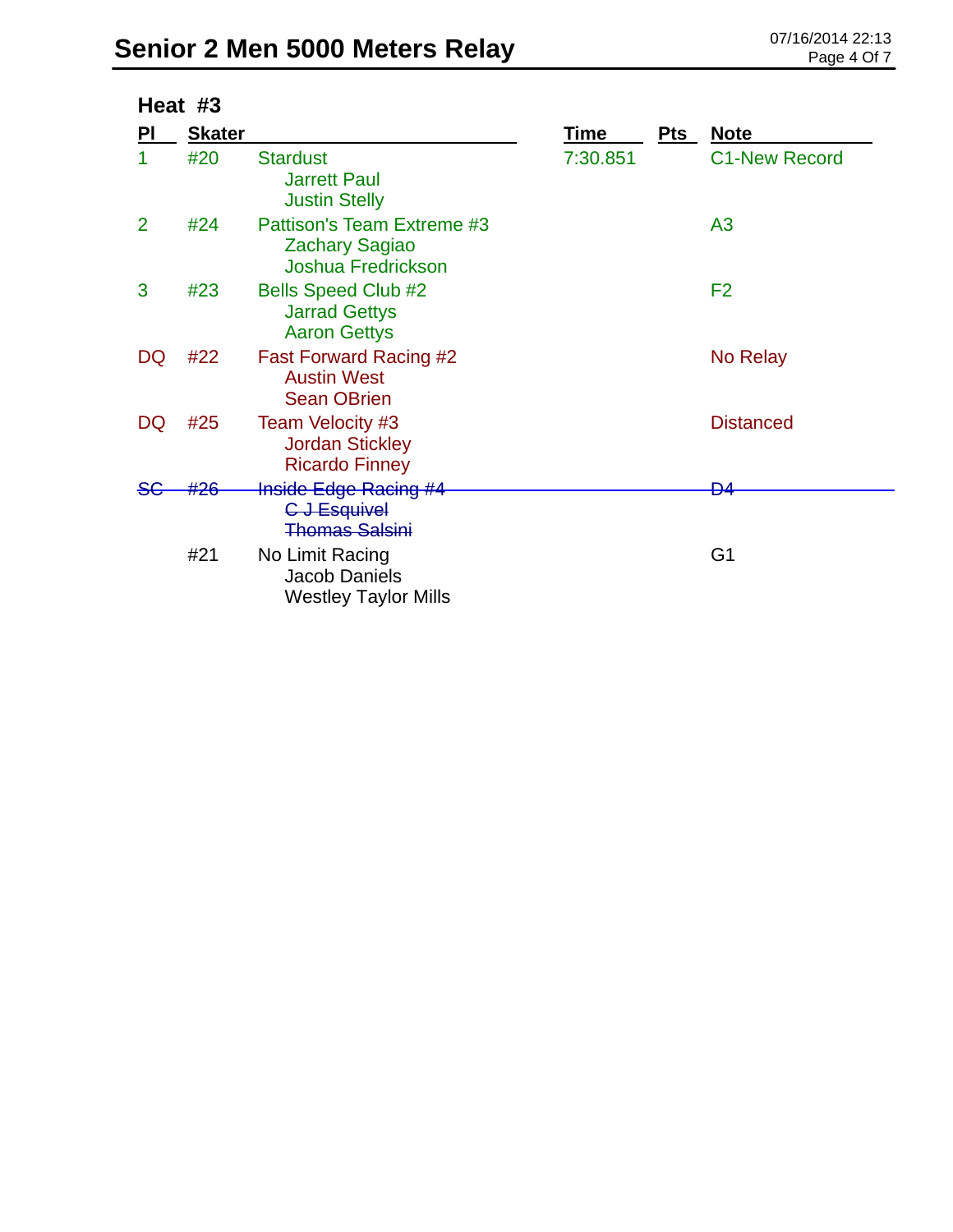| Heat #4        |               |                                                                               |          |     |                |
|----------------|---------------|-------------------------------------------------------------------------------|----------|-----|----------------|
| PI             | <b>Skater</b> |                                                                               | Time     | Pts | <b>Note</b>    |
| 1              | #31           | <b>Piedmont Speed Team</b><br><b>Michael Ratliff</b><br><b>Joey Harmon</b>    | 8:13.413 |     | H1             |
| $\overline{2}$ | #33           | <b>Fast Forward Racing #3</b><br><b>Ryan Becraft</b><br><b>Stephen Hewitt</b> |          |     | <b>B3</b>      |
| 3              | #32           | Stardust #2<br><b>Dustin Hebson</b><br><b>Chance Martin</b>                   |          |     | C <sub>2</sub> |
| 4              | #35           | Pattison's Inline Racing #4<br><b>Joshua Howell</b><br><b>Jonathan Howell</b> |          |     | A <sub>4</sub> |
| 5              | #36           | <b>Team United #4</b><br>Daniel Arango<br><b>Nick Allee</b>                   |          |     | E <sub>4</sub> |
| DQ             | #30           | <b>DFW Speed</b><br><b>Brian Walker</b><br><b>Brian Talley</b>                |          |     | Interference   |
|                |               | <del>GR-Speed #3</del><br><b>Cameron Steele</b><br><b>LR Cole</b>             |          |     | ≏⊒             |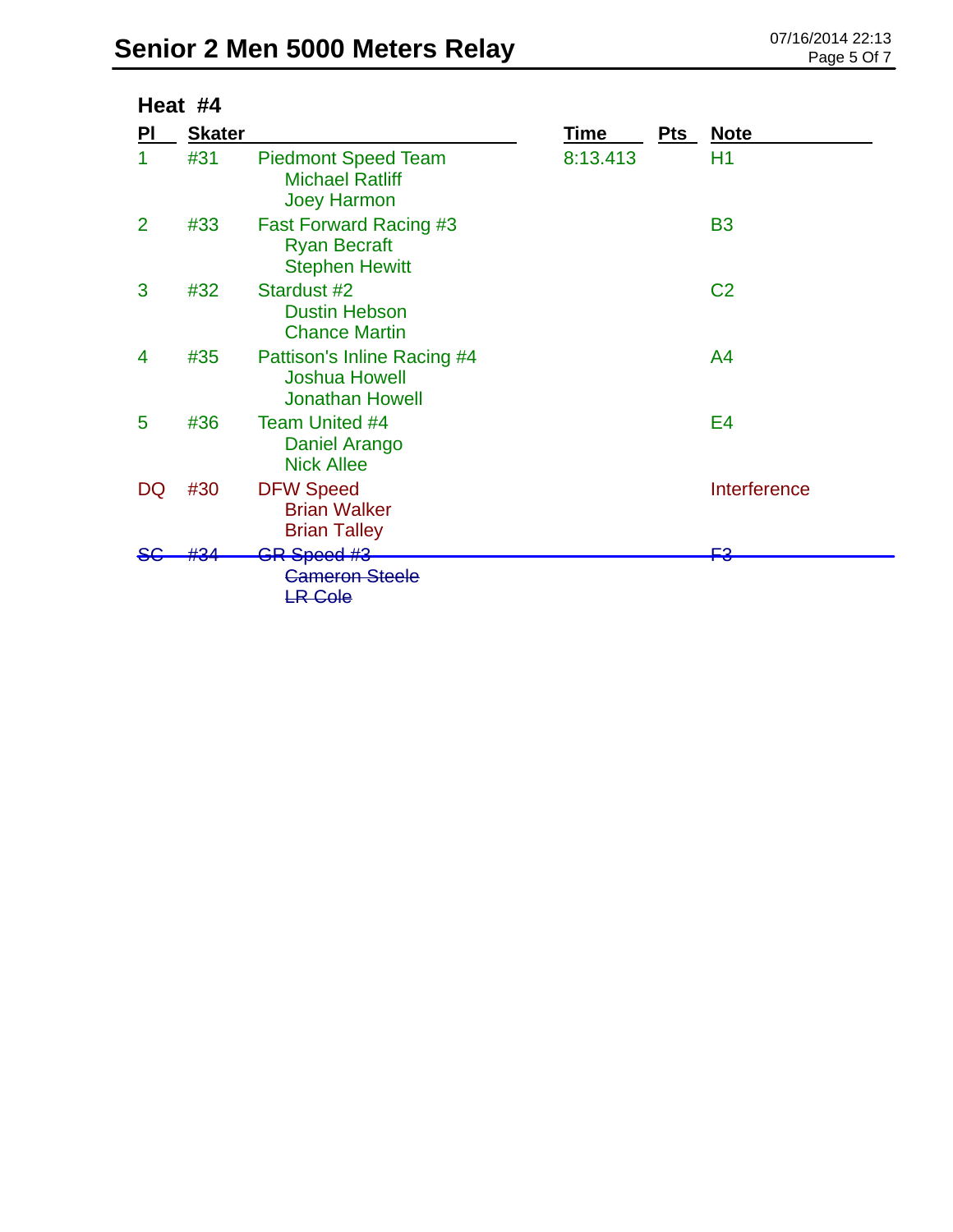## **Semifinals #1**

| PI | <b>Skater</b> |                                                                               | Time     | <b>Pts</b> | <b>Note</b> |
|----|---------------|-------------------------------------------------------------------------------|----------|------------|-------------|
| 1  | #5            | <b>Precision Racing #3</b><br><b>Jimmy Blair</b><br><b>Jonathan Blair</b>     | 7:49.633 |            |             |
| 2  | #2            | <b>Team United</b><br><b>Tanner Worley</b><br><b>Donovan Sellers</b>          |          |            |             |
| 3  | #32           | Stardust #2<br><b>Dustin Hebson</b><br><b>Chance Martin</b>                   |          |            |             |
| 4  | #31           | <b>Piedmont Speed Team</b><br><b>Michael Ratliff</b><br><b>Joey Harmon</b>    |          |            |             |
| 5  | #33           | <b>Fast Forward Racing #3</b><br><b>Ryan Becraft</b><br><b>Stephen Hewitt</b> |          |            |             |
| DQ | #6            | Frenchtown Speed Team #4<br><b>Andrew Reichert</b><br><b>Benjamin Carey</b>   |          |            | No Relay    |